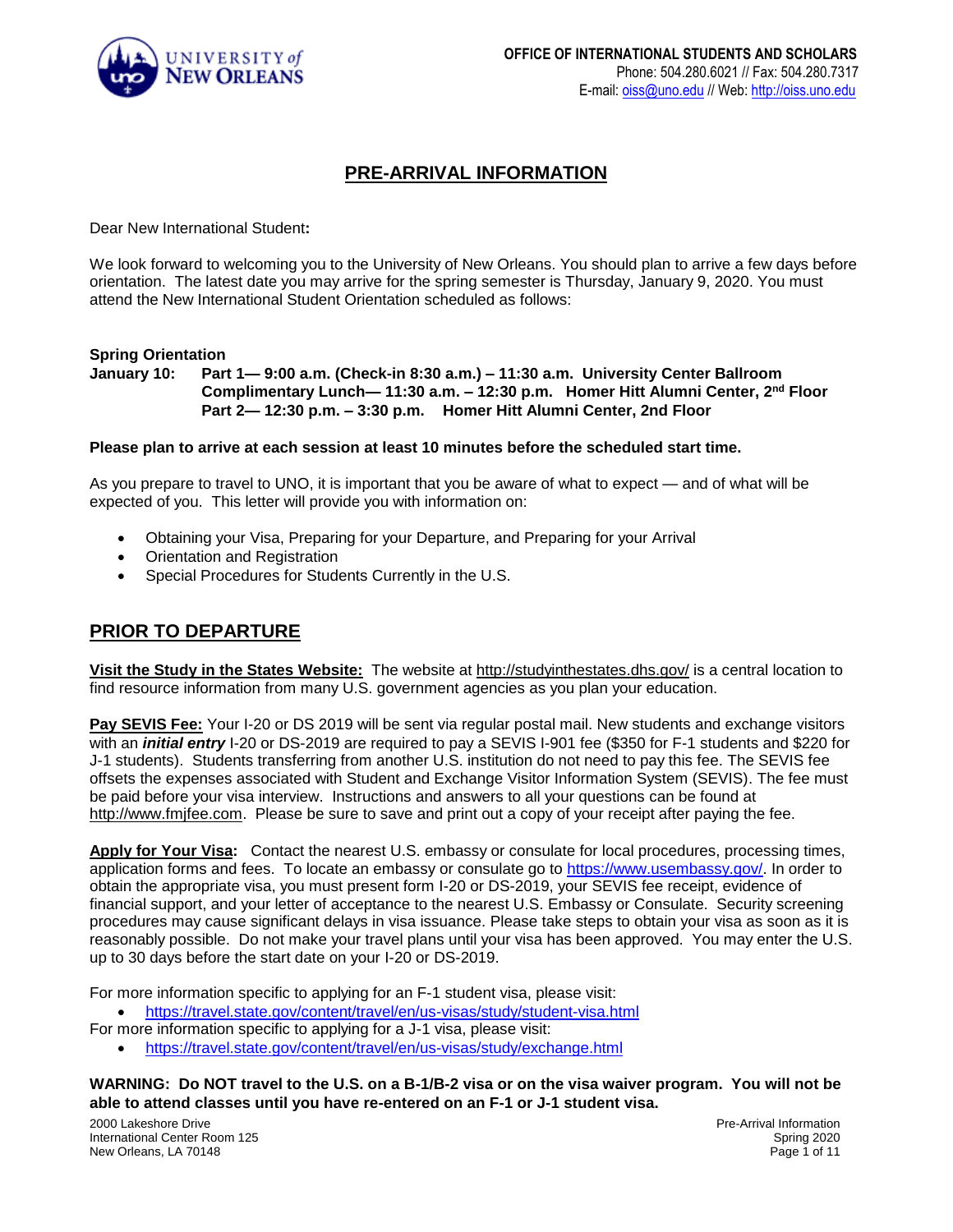

### **UNO E-mail: UNO e-mail is the University's official means of communication with students. Please activate your UNO e-mail account as soon as possible and make sure to check it regularly.**

For more information on how to activate your e-mail account, please visit [http://www.uno.edu/it/email.](http://www.uno.edu/it/email)

#### **Arrange for Permanent Housing:**

The University of New Orleans has an on-campus residency requirement for all first semester undergraduate students. For more information on UNO's Student Housing Policy and how to apply for an exemption, please visit [https://www.uno.edu/housing/residency-requirement.](https://www.uno.edu/housing/residency-requirement) Registration for classes is blocked until students either obtain on-campus housing or are approved for an exemption so it is important that you attend to this as soon as possible.

*ON CAMPUS* - If you plan to live in university housing, send in your deposit and application as soon as possible **before** you arrive. **On-campus housing will probably not be available if you wait until you get here to apply.** For questions or applications about on-campus housing please visit the housing website at [https://www.uno.edu/housing/apply-housing.](https://www.uno.edu/housing/apply-housing)

**Please Note***:* Upon applying for housing, you will be offered to be assigned to Privateer Place. Privateer Place is our on-campus apartment complex managed by our campus partner, Campus Living Villages. If you choose to not live in Privateer Place, you can select not to accept your Privateer Place and continue with your Pontchartrain Hall assignment. If you qualify for Lafitte Village, you may also apply to reside there.

**It is your responsibility to have your housing arrangements made before you arrive at the University.** We recommend that you print and bring any documents associated with your housing arrangements with you in case of any problems. This includes email correspondence, lease agreements, and receipts for payments. If you are unable to complete your housing arrangements prior to your arrival, you will need to make hotel arrangements at your own cost. Please carefully read the following information.

#### *Privateer Place*

Privateer Place offers apartment style living with 2 floor plans (2 bedroom/2 bathroom, 4 bedroom/2 bathroom). Each apartment has a fully equipped kitchen and both units are fully furnished. For additional information, please see the Privateer Place homepage at [http://www.mystudentvillage.com/us/privateer-place/.](https://nam05.safelinks.protection.outlook.com/?url=http%3A%2F%2Fwww.mystudentvillage.com%2Fus%2Fprivateer-place%2F&data=02%7C01%7Capopesc2%40uno.edu%7C4c46397613814bf33a4a08d75bc9ee29%7C31d4dbf540044469bfeedf294a9de150%7C0%7C1%7C637078795186483370&sdata=8u%2FjggCcMXaeFj1z5jjPl2qyE7%2F54ZCUTupdH1Agf8g%3D&reserved=0)The official Spring 2020 move in date for International Students is January 9, 2020. Y**ou will need to complete the early move-in request form found [here](https://nam05.safelinks.protection.outlook.com/?url=https%3A%2F%2Fwww.dropbox.com%2Fs%2F4kbjef7x6exg0c4%2FEarly%2520Move-In%2520Request%2520Form%2520-%2520NO%2520DATE.pdf%3Fdl%3D0&data=02%7C01%7Capopesc2%40uno.edu%7C4c46397613814bf33a4a08d75bc9ee29%7C31d4dbf540044469bfeedf294a9de150%7C0%7C1%7C637078795186493366&sdata=YYPQoDX0fNk2cS1ZjRC35SbkUH194PP%2Bh%2BElZcPFGrg%3D&reserved=0) by January 1, 2020 at the latest.** Please include the date you would like to move in. Please also allow 72 hours for Privateer Place to notify you by email if your early arrival request has been approved. There is an additional daily charge of \$26 for a two bedroom and \$19 for a four bedroom for move-ins prior to January 9, 2020. For more information, see the [Privateer Place](https://nam05.safelinks.protection.outlook.com/?url=https%3A%2F%2Fwww.mystudentvillage.com%2Fus%2Fprivateer-place%2F&data=02%7C01%7Capopesc2%40uno.edu%7C4c46397613814bf33a4a08d75bc9ee29%7C31d4dbf540044469bfeedf294a9de150%7C0%7C1%7C637078795186493366&sdata=xp4zSJtTbvmXjCTWBMlHqtEquzMKEvk1Hh%2BuzsU0n7I%3D&reserved=0) homepage.

**Please note: Privateer Place requires all applicants to have a guarantor with a valid U.S. Social Security identification number. If you do not have a guarantor, you must make an additional refundable deposit of \$375 (in addition to a \$200 non-refundable administrative fee), and first rental installment**. Please read the housing contract (and Privateer Place Apartments lease) very carefully. Please bring all essentials or plan to purchase them upon arrival as Privateer Place does not offer bedding or utensil packages. UNO is a smoke and tobacco free campus, which includes housing.

2000 Lakeshore Drive International Center Room 125 New Orleans, LA 70148

Pre-Arrival Information Spring 2020 Page 2 of 11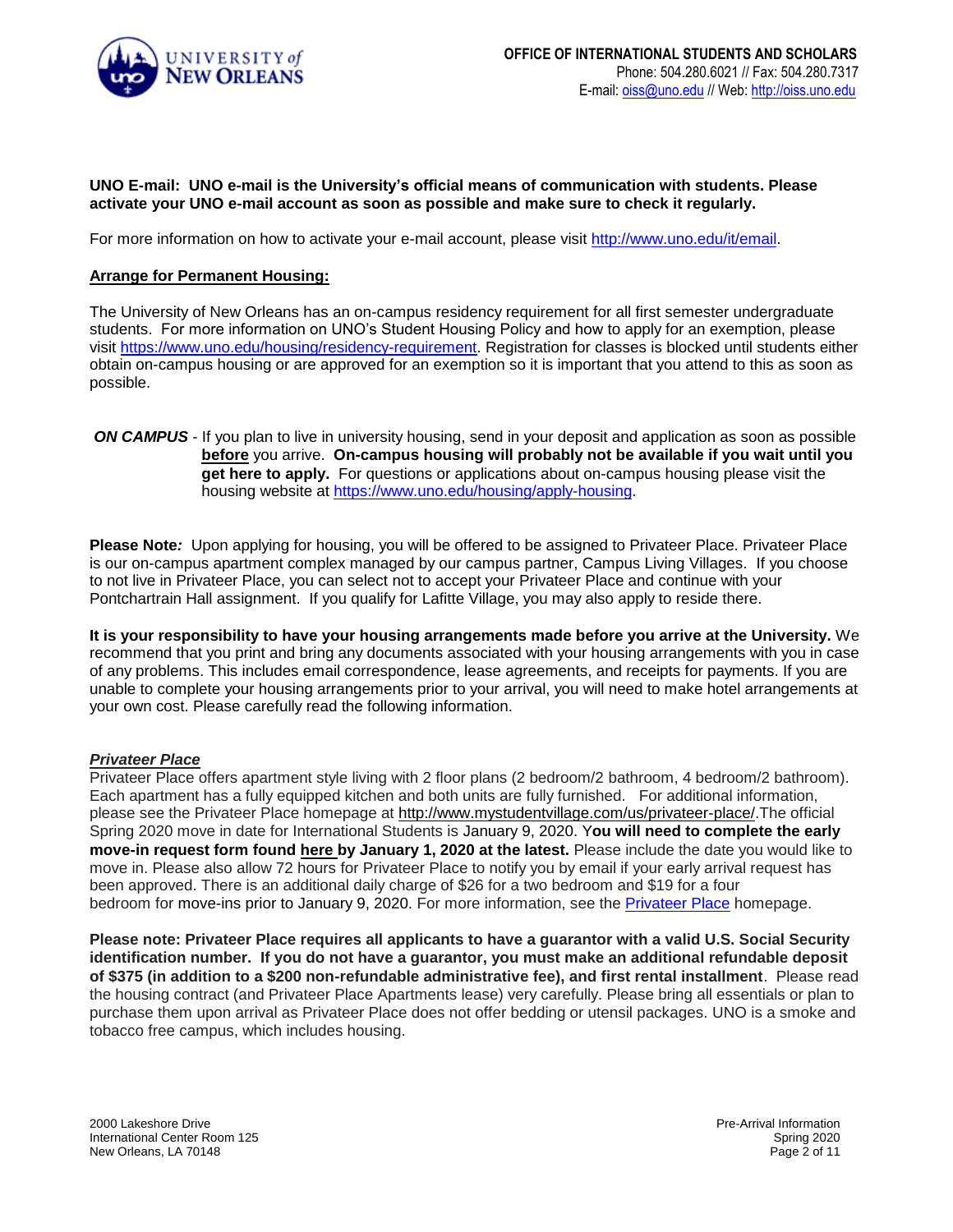

### *Pontchartrain Hall*

For Pontchartrain Hall the official Spring move in date for international students is Thursday, January 9, 2020. If you arrive before the move in date and would need to request early move in, **you are required to email your request** to [studenthousing@uno.edu.](mailto:studenthousing@uno.edu) Be sure to include the date you would like to move in as well as your name. Your request will be evaluated on a situation by situation basis. Office of Residential Life staff will notify you by email if your early arrival request has been approved or denied. There is an additional charge for early move in ranging from \$20.00 per day (costs subject to increase) before the official move in date and prices vary according to room size and type. **All semester fees (tuition, fees, and on-campus housing costs) must be paid in full by January 8, or you will not be allowed to move in.** If you are not approved for early move in, you will need to make hotel arrangements at your own cost until the official move-in dates. For more information see the Pontchartrain Hall homepage at [https://www.uno.edu/housing/apply-housing.](https://www.uno.edu/housing/apply-housing)

#### **Lafitte Village**

UNO's married and family housing facility leases to married, single parent(s) or non-married couples in domestic partnerships. Lafitte Village is also open to graduate students. Leases begin at the 1<sup>st</sup> of the month. Any arrivals other than the 1st will be on a pro-rated basis. A deposit and application fee of **\$350** must accompany the completed application. Leases are by the semester, academic year and full year. The primary lessee must be a registered full time student. Lafitte Village is unfurnished with the exception of a refrigerator and stove. You must obtain your own furniture. For more information please go to the UNO housing homepage at [https://www.uno.edu/housing/apply-housing.](https://www.uno.edu/housing/apply-housing)

#### **Late Night or After Hours Check-in**

#### *Privateer Place*

Privateer Place front office is open from 8:30 a.m.- 8:00 p.m. Monday through Friday, 10:00 a.m. – 4:00 p.m. Saturday, and 12:00 – 4:00 p.m. Sunday. If your arrival in New Orleans is not during business hours, you must email Privateer Place at least 72 hours in advance at [info@privateerplaceUNO.com](mailto:info@privateerplaceUNO.com) to request arrangements to check in to your apartment and get your keys. If you are checking in after-hours please note that their gates will be closed and you will be required to call the Privateer Place Resident Assistant on-call at (504)-810-9123 for entry to check-in. Be sure to include the approximate time of your arrival. Check-ins after January 9, 2020 will still owe the January installment (in full). Please contact Privateer Place if you intend to move in later than January 9, 2020 for the Spring 2020 semester. For more information see the [Privateer Place](https://nam05.safelinks.protection.outlook.com/?url=https%3A%2F%2Fwww.mystudentvillage.com%2Fus%2Fprivateer-place%2F&data=02%7C01%7Capopesc2%40uno.edu%7C4c46397613814bf33a4a08d75bc9ee29%7C31d4dbf540044469bfeedf294a9de150%7C0%7C1%7C637078795186503355&sdata=A2zrXHUAJQnWYGV9yQAXZnVufhYZcD2KKa65KQujF4Y%3D&reserved=0) homepage.

#### *Pontchartrain Hall*

The front desk of Pontchartrain Hall is staffed continuously throughout the day and night. Be sure you have made arrangements to check in before the official move in date if you plan to arrive early. Please confirm via email with the Office of Residential Life the time you plan to check-in.

#### **Lafitte Village**

There is no late night or after hours check in. Keys are only obtained during normal working hours of 8:00 a.m.- 4:30 p.m. Monday – Friday. Please make hotel arrangements at your own cost if you arrive during the weekend or off hours.

*OFF CAMPUS* – Upon your arrival OISS staff will provide advice on finding suitable housing.

To browse some available off campus housing options, please visit:

- <http://realestate.nola.com/for-rent>
- <http://neworleans.craigslist.org/>

#### **Hostels and Hotels**

Information about hostels and hotels may be found on our website at: [http://oiss.uno.edu/Youth\\_Hostels\\_and\\_Hotels\\_Spr\\_2020.pdf](http://oiss.uno.edu/Youth_Hostels_and_Hotels_Spr_2020.pdf)

2000 Lakeshore Drive International Center Room 125 New Orleans, LA 70148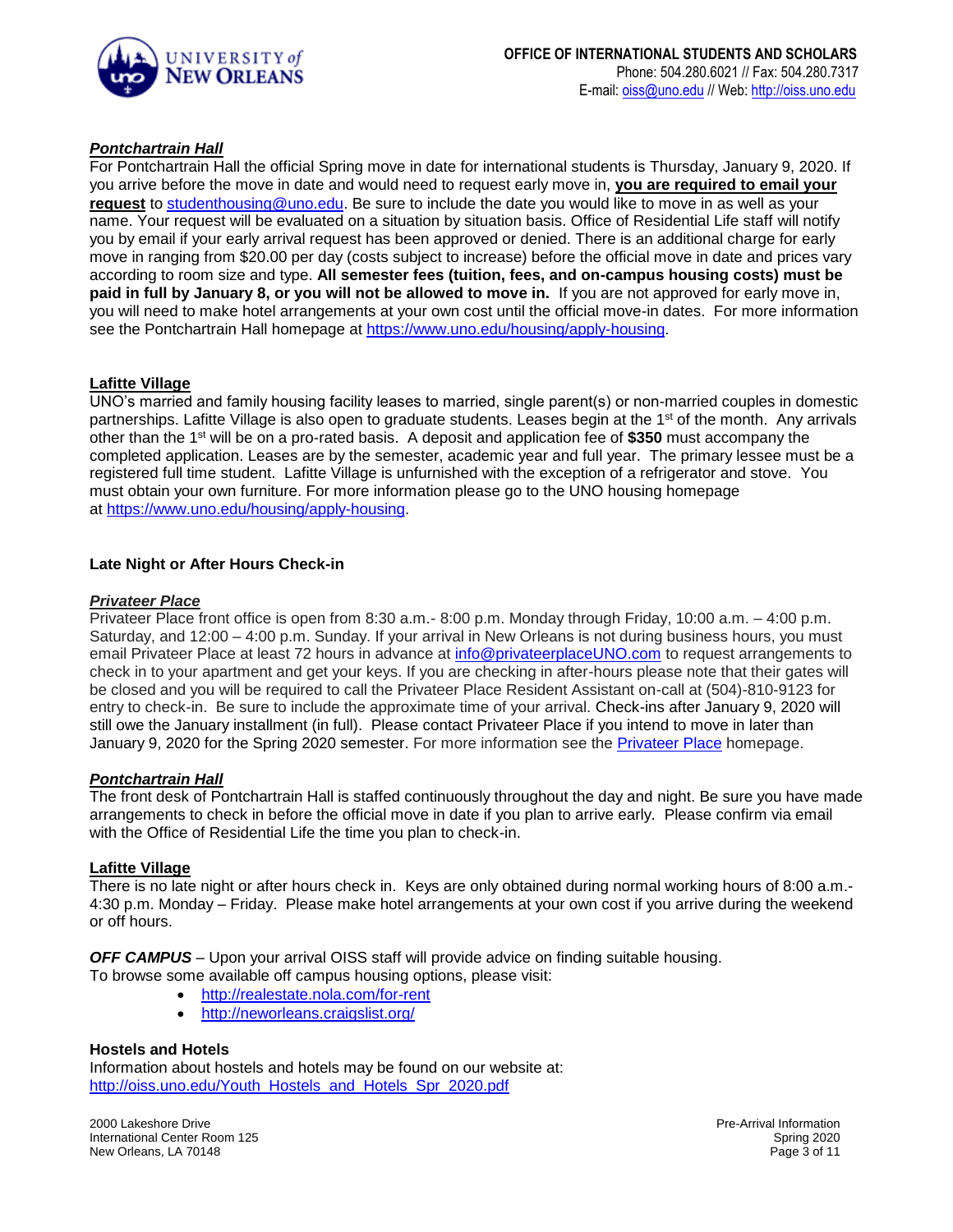

### **Register for Classes:**

To prepare for the new semester, please complete the mandatory Online Orientation for all newly admitted students at: [https://onlineorientation.uno.edu/.](https://onlineorientation.uno.edu/)

Any student entering UNO with less than 30 credit hours of college coursework will be advised by a **First Year** [Advising](http://www.uno.edu/first-year-advising/advisors.aspx) (FYA) Staff member. When contacting your academic advisor make sure to let them know you are an international student so they can better assist you.

| <b>Students with less than 30 credit hours</b>     |                                       |                      |
|----------------------------------------------------|---------------------------------------|----------------------|
| College/Program                                    | <b>Name of Advisor</b>                | <b>Email Address</b> |
| <b>Business &amp; Education</b>                    | Joshua Patterson                      | jjpatter@uno.edu     |
| <b>Engineering</b>                                 | lan Scott                             | idscott@uno.edu      |
| Liberal Arts &<br><b>Interdisciplinary Studies</b> | Natalie Scott                         | ngscott@uno.edu      |
| Sciences (A-L)                                     | <b>Toni Slessinger</b>                | tslessin@uno.edu     |
| Sciences (M-Z)                                     | Brianna Righteous<br>Baright1@uno.edu |                      |
| <b>Pathways Advisor</b>                            | Julie Jones                           | Jmjone10@uno.edu     |

If you have more than 30 credit hours, you will be advised by your academic College.

Due to advising holds placed on new student accounts, you must contact your academic advisor prior to registering for classes. Please see contact information for your academic advisor on the list below.

**International exchange students** should contact the International Student Exchange program at [isep@uno.edu](mailto:isep@uno.edu) or John Hazlett at [jhazlett@uno.edu](mailto:jhazlett@uno.edu) for assistance.

| Students with 30 or more credit hours |               |                        |                      |
|---------------------------------------|---------------|------------------------|----------------------|
| Department/Program                    | <b>Degree</b> | <b>Name of Advisor</b> | <b>Email address</b> |
| <b>College of Engineering</b>         | B.S.          |                        |                      |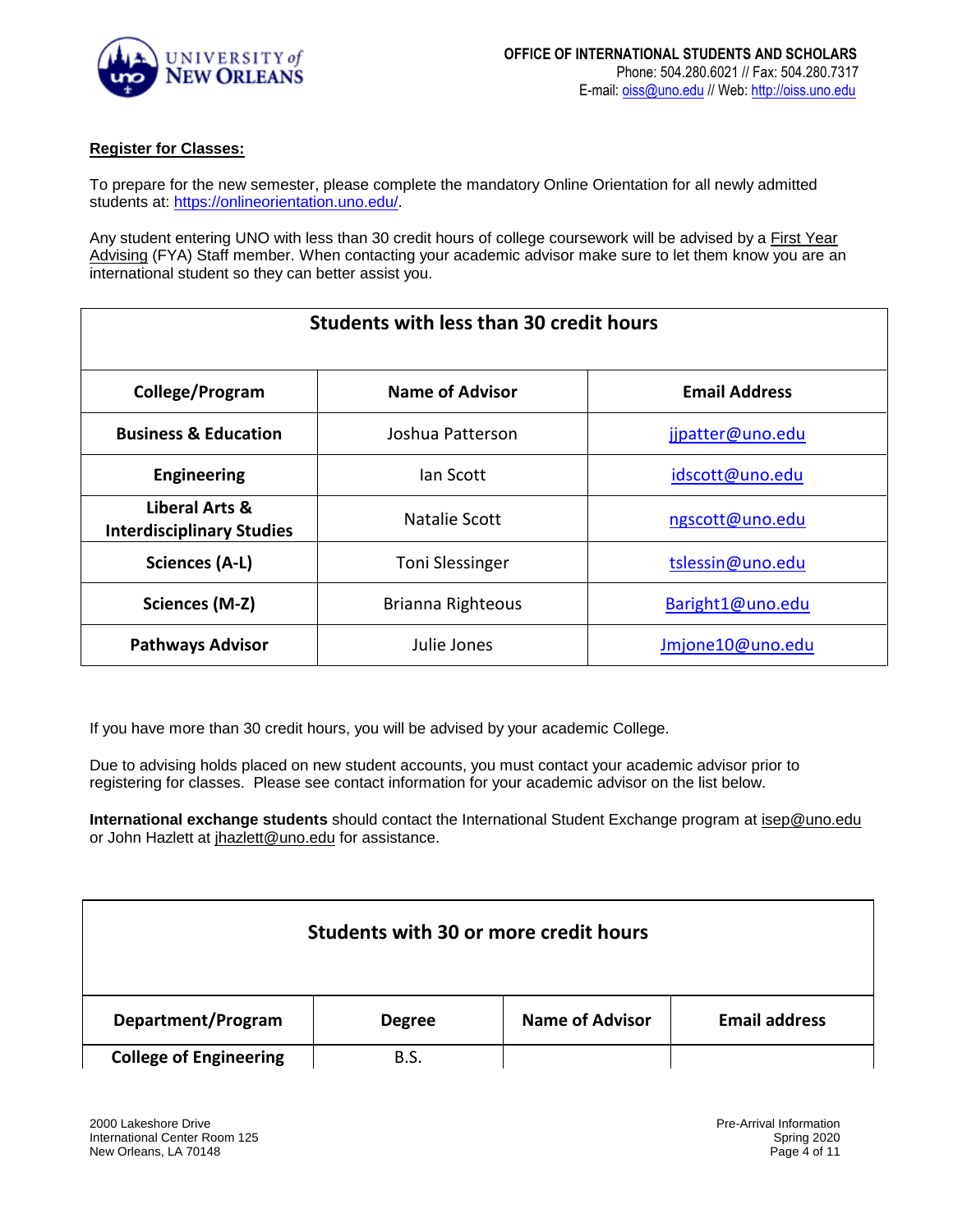

|                                                            | <b>Students A-E</b>      | <b>Terrence Denkins</b>  | trdenkin@uno.edu            |
|------------------------------------------------------------|--------------------------|--------------------------|-----------------------------|
|                                                            | <b>Students F-N</b>      | Marty D'Aunoy            | mmdaunoy@uno.edu            |
|                                                            | Students O-Z             | Samoa Hempfling          | samoa.hempfling@uno.<br>edu |
| Dept. of Electrical<br><b>Engineering</b>                  | MS & PhD                 | Dr. Rasheed Azzam        | razzam@uno.edu              |
| Dept. of Civil &<br><b>Environmental Engineering</b>       | MS & PhD                 | Dr. Malay Ghose<br>Hajra | mghoseha@uno.edu            |
| <b>Dept. of Mechanical</b><br><b>Engineering</b>           | MS & PhD                 | Dr. Martin Guillot       | miguillo@uno.edu            |
| <b>Naval Architecture and</b><br><b>Marine Engineering</b> | MS & PhD                 | Dr. Brandon<br>Taravella | bmtarave@uno.edu            |
| <b>College of Sciences</b>                                 | B.S.<br>Last Names A-Coo | Dr. Pamela Franco        | prfranco@uno.edu            |
|                                                            | Last Names Cop-Hib       | Hannah Knight            | hlknight@uno.edu            |
|                                                            | Last Names Hic-Moh       | <b>Catherine Theriot</b> | ctduncan@uno.edu            |
|                                                            | Last Names Moi-Rus       | Kate Kelley              | kbkelle1@uno.edu            |
|                                                            | Last Names Rut-Z         | <b>Tracey Benoit</b>     | tlbenoit@uno.edu            |
|                                                            | <b>Computer Science</b>  | Dr. Samantha Hoyt        | sjhoyt@uno.edu              |
| <b>Biological Sciences</b>                                 | MS & PhD                 | Dr. Bernard Rees         | brees@uno.edu               |
| Chemistry                                                  | MS & PhD                 | Dr. Viktor Poltavets     | gradchem@uno.edu            |
| <b>Computer Science</b>                                    | <b>MS</b>                | Dr. Minhaz Zibran        | mzibran@uno.edu             |
| <b>Earth and Environmental</b><br><b>Sciences</b>          | <b>MS</b>                | Dr. Ioannis<br>Georgiou  | igeorgio@uno.edu            |
| <b>Mathematics</b>                                         | <b>MS</b>                | Dr. Linxiong Li          | lli@uno.edu                 |
| <b>Physics</b>                                             | <b>MS</b>                | Leszek Malkinski         | gradphysics@uno.edu         |
| <b>Psychology</b>                                          | PhD                      | Dr. Elliott Beaton       | ebeaton@uno.edu             |
|                                                            | <b>MS</b>                | Dr. Tracey Knaus         | tknaus@uno.edu              |
|                                                            |                          |                          |                             |

Pre-Arrival Information Spring 2020 Page 5 of 11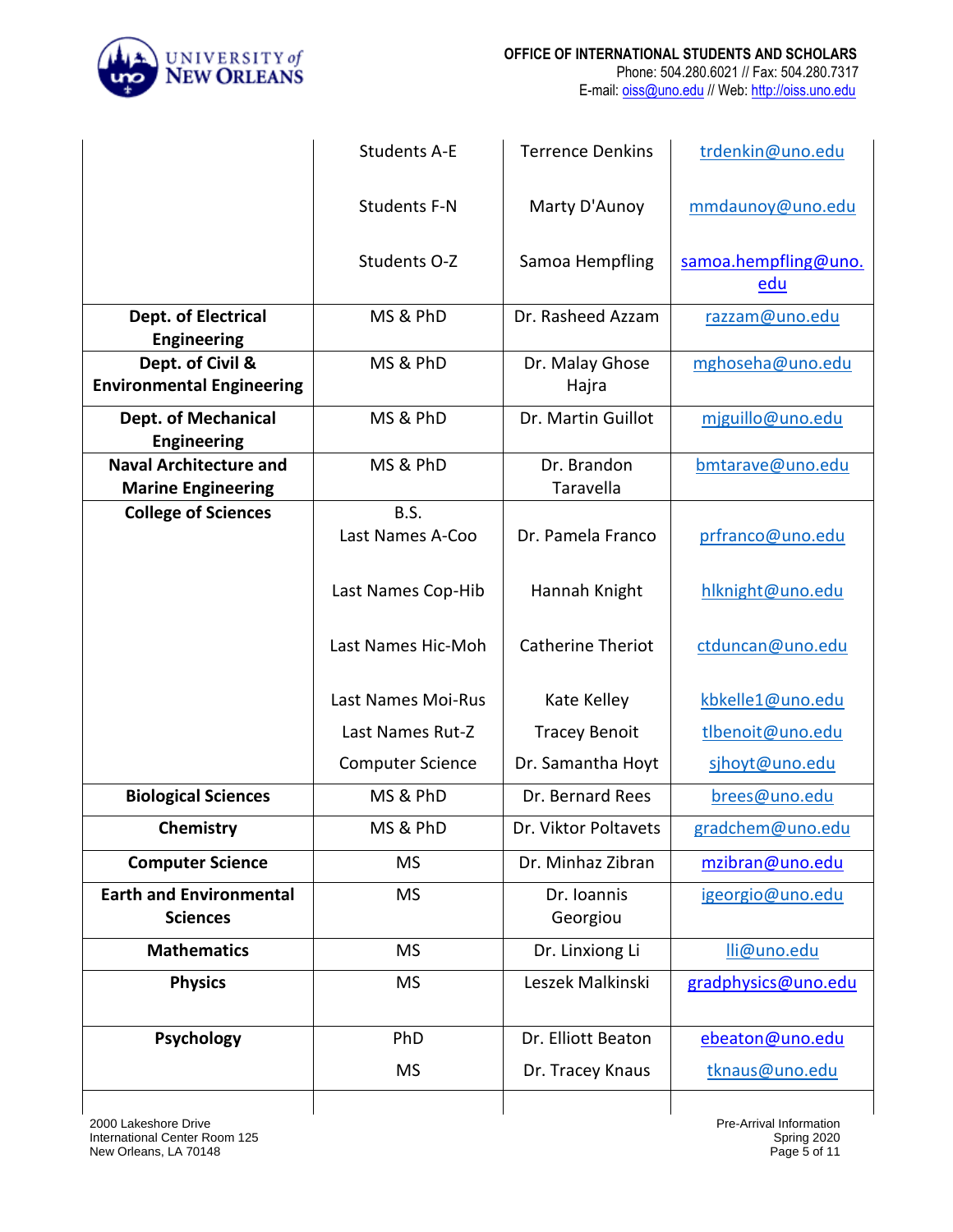

| <b>College of Business</b><br>Administration                                           | B.S.<br>Healthcare<br>Management,<br>Management &<br>Marketing                 | <b>Enjilee Bailey</b> | emdunn@uno.edu          |
|----------------------------------------------------------------------------------------|--------------------------------------------------------------------------------|-----------------------|-------------------------|
|                                                                                        | <b>Business</b><br>Administration                                              | Joshua Burns          | jburns3@uno.edu         |
|                                                                                        | Finance, HRT,<br>Special/Guest<br>Students                                     | Rebecca Chaiban       | rlchaiba@uno.edu        |
|                                                                                        | Accounting                                                                     | Marketa Janousova     | mjanous1@uno.edu        |
| <b>College of Business</b>                                                             | <b>MBA</b>                                                                     | Aundrea Kloor         |                         |
| <b>Administration</b>                                                                  |                                                                                | Lisa Smith            | mba@uno.edu             |
|                                                                                        | Healthcare<br>Management                                                       | Dr. Walter Lane       | wlane@uno.edu           |
|                                                                                        | MS in HRT Admin                                                                | Dr. Yvette Green      | gradhtm@uno.edu         |
| <b>Dept. of Accounting</b>                                                             | Pre-CPA<br>MS in Accounting<br>MS in Accounting with<br><b>Taxation Option</b> | Betty J. Ballanco     | bj.ballanco@uno.edu     |
| Dept. of Economics &<br><b>Finance</b>                                                 | PhD in Financial<br>Economics                                                  | Dr. M. Kabir Hassan   | mhassan@uno.edu         |
| <b>Interdisciplinary Studies</b>                                                       | BA<br>Last Names A-L                                                           | Jennifer Grant        | jcgrant@uno.edu         |
|                                                                                        | Last Names M-Z                                                                 | Silvia R. Hayes       | srhayes@uno.edu         |
| <b>College of Liberal Arts,</b><br><b>Education, &amp; Human</b><br><b>Development</b> | BA<br>Education (I-Z)<br>Exercise Physiology &<br>Health Promotion (N-<br>Z)   | <b>Matthew Graham</b> | mtgraham@uno.edu        |
| 2000 Lakeshore Drive                                                                   |                                                                                |                       | Pre-Arrival Information |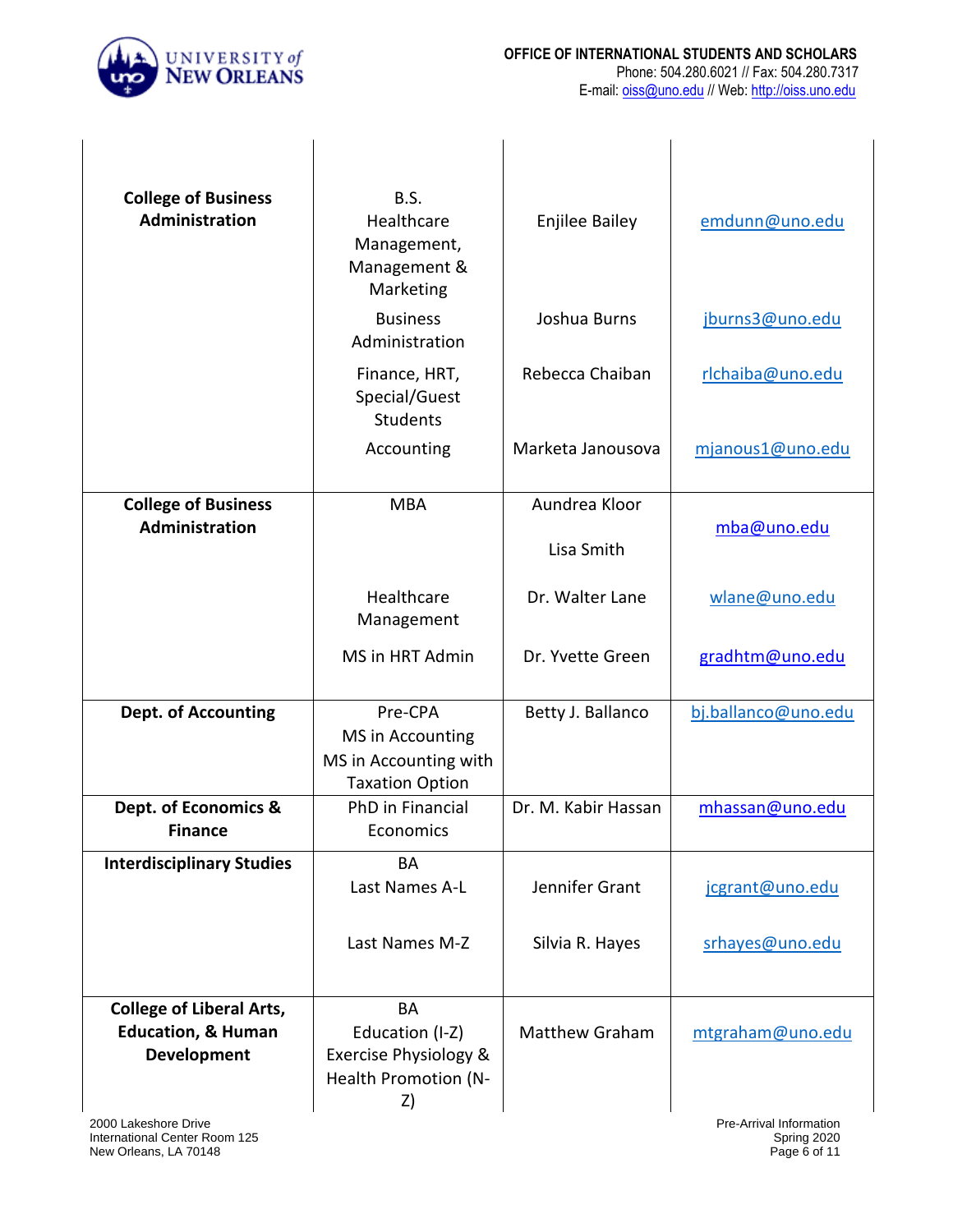

|                                                                                          | Education (A-H)<br>Exercise Physiology &<br>Health Promotion (A-<br>M)                          | Cindy Kenney                     | ckenney@uno.edu                      |
|------------------------------------------------------------------------------------------|-------------------------------------------------------------------------------------------------|----------------------------------|--------------------------------------|
|                                                                                          | <b>Political Science</b><br>Sociology<br><b>Fine Arts</b><br>Planning & Urban<br><b>Studies</b> | Doug Crowell                     | dwcrowell@uno.edu                    |
|                                                                                          | Film and Theatre Arts<br>Undecided                                                              | Lorali Demming                   | Imdeming@uno.edu                     |
|                                                                                          | English<br>History<br>Philosophy<br><b>Music</b><br>Romance Languages                           | Rachael Smith                    | rssmith4@uno.edu                     |
|                                                                                          | Anthropology                                                                                    | David Beriss                     | dberiss@uno.edu                      |
| <b>Education and Human</b><br>Development                                                | Curriculum,<br>Instruction, & Special<br>Education<br>MAT & M.Ed.                               | Ken Farizo                       | kpfarizo@uno.edu                     |
|                                                                                          | Early Intervention                                                                              | Dr. L. Flynn-Wilson              | Iflynnwi@uno.edu                     |
| <b>Dept. of Educational</b><br>Leadership, Counseling &<br><b>Foundations, and Human</b> | M.Ed. & PhD<br>K-12 Leadership                                                                  | Dr. Brian Beabout                | edadmin@uno.edu;<br>bbeabout@uno.edu |
| <b>Performance &amp; Health</b><br><b>Promotion</b>                                      | Counseling                                                                                      | Zanus Watson                     | zwatson@uno.edu                      |
|                                                                                          | <b>Higher Education</b>                                                                         | Christopher<br><b>Broadhurst</b> | cbroadhu@uno.edu                     |
| <b>Planning and Urban</b><br><b>Studies</b>                                              | <b>MURP</b>                                                                                     | Dr. Marla K. Nelson              | mnelson@uno.edu                      |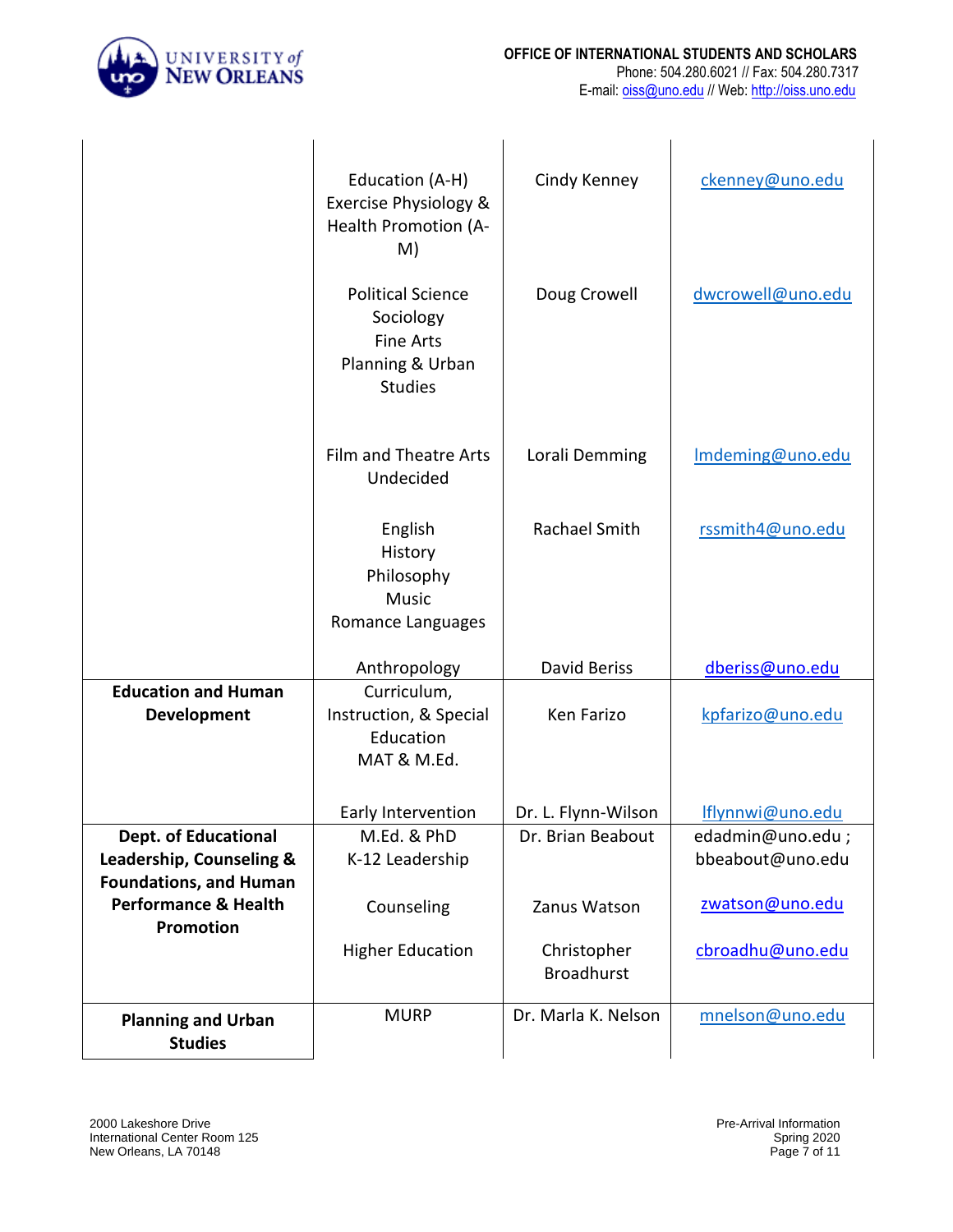

|                                  | MS & PhD | Dr. David<br>Gladstone | dgladsto@uno.edu |
|----------------------------------|----------|------------------------|------------------|
| <b>Creative Writing Workshop</b> | MFA      | Neal Walsh             | cww@uno.edu      |

**Please note: Registration after January 8 for spring may result in late fees and schedule being cleared for non-payment. Students whose enrollment has been cancelled will be required to re-enroll during Late Registration (\$150 fee for late registration). The last day to register for any classes is January 23 for spring (late fees will apply). Tuition, fees, and on-campus housing costs must be paid in full before you will be allowed to move in to Pontchartrain Hall.**

#### **Arrange Finances:**

When bringing money to the United States, it is safer to carry U.S. \$ Traveler's Checks. Initial settling-in costs are *estimated* as follows **(please note that University tuition and fees are subject to change without notice)**:

| * Tuition & fees             | \$7,595 (estimated)                      |
|------------------------------|------------------------------------------|
| * Temporary accommodations   | \$200-1000 (1-7 days)                    |
| * First month rent, security |                                          |
| deposit & utility deposits   | \$1,500-2,500                            |
| * Pontchartrain Hall         | \$4,772 (4 bedroom + required meal plan) |
| * Health insurance           | \$1320                                   |
| * Books                      | \$650                                    |
|                              |                                          |

Two bedroom apartments in the university area rent for approximately \$1,000 – \$1,500 per month. **Please note that tuition, fees, and on-campus housing costs for Pontchartrain Hall must be paid before you move in.** Check the actual amounts for tuition and fees at the Bursar's Office website: [http://bursar.uno.edu/.](http://bursar.uno.edu/) To find out how to pay ahead online go to [http://www.uno.edu/bursar/Payments/.](http://www.uno.edu/bursar/Payments/)

**Please note** that a fee of 2.5% will be charged to those using credit or debit cards to pay for tuition and fees. The Bursar's office prefers that payments be made online through the WebSTAR site, rather than over the phone.

#### **Insurance Coverage:**

Medical insurance coverage is required for international students and the fee will be automatically placed on your bill. You may apply for a waiver of this fee by printing the Insurance Coverage Evaluation Form from <http://oiss.uno.edu/UNOinsurancereq2.cfm> and having it completed by your insurance company. Insurance coverage must begin no later than the first day of classes and extend at least through the end of final exams. **Requests for insurance waivers must be submitted to OISS no later than 4:30 p.m. Thursday, January 23** for spring 2020. Late requests will not be accepted.

Please do not purchase an insurance plan that will cover you past the Summer 2020 term. The Insurance Coverage Evaluation Form will be updated with new requirements beginning Fall 2020 and your insurance provider or coverage may need to change accordingly at that time.

Information about the University insurance plan is available from Student Health Services at <http://www.uno.edu/student-health/insurance.aspx> or at: [http://www.gallagherstudent.com/uno.](https://na01.safelinks.protection.outlook.com/?url=https%3A%2F%2Fwww.gallagherstudent.com%2Fstudents%2Fview-brochure.php%3FidField%3D1414%26KosterWebSID%3Dg83if1f2brnhv0f043fgpoojq6&data=01%7C01%7C%7Cfd0298448f3b4cf80d0d08d5d5ffbc32%7C31d4dbf540044469bfeedf294a9de150%7C0&sdata=g8FPcCKwstsw%2BjNScCTofujpeGdgS%2Bcw3CUFjZ3%2Fzxc%3D&reserved=0)

#### **January 8: Deadline to pay and avoid late fee charge and schedule being cleared for non-payment.**

2000 Lakeshore Drive International Center Room 125 New Orleans, LA 70148

Pre-Arrival Information Spring 2020 Page 8 of 11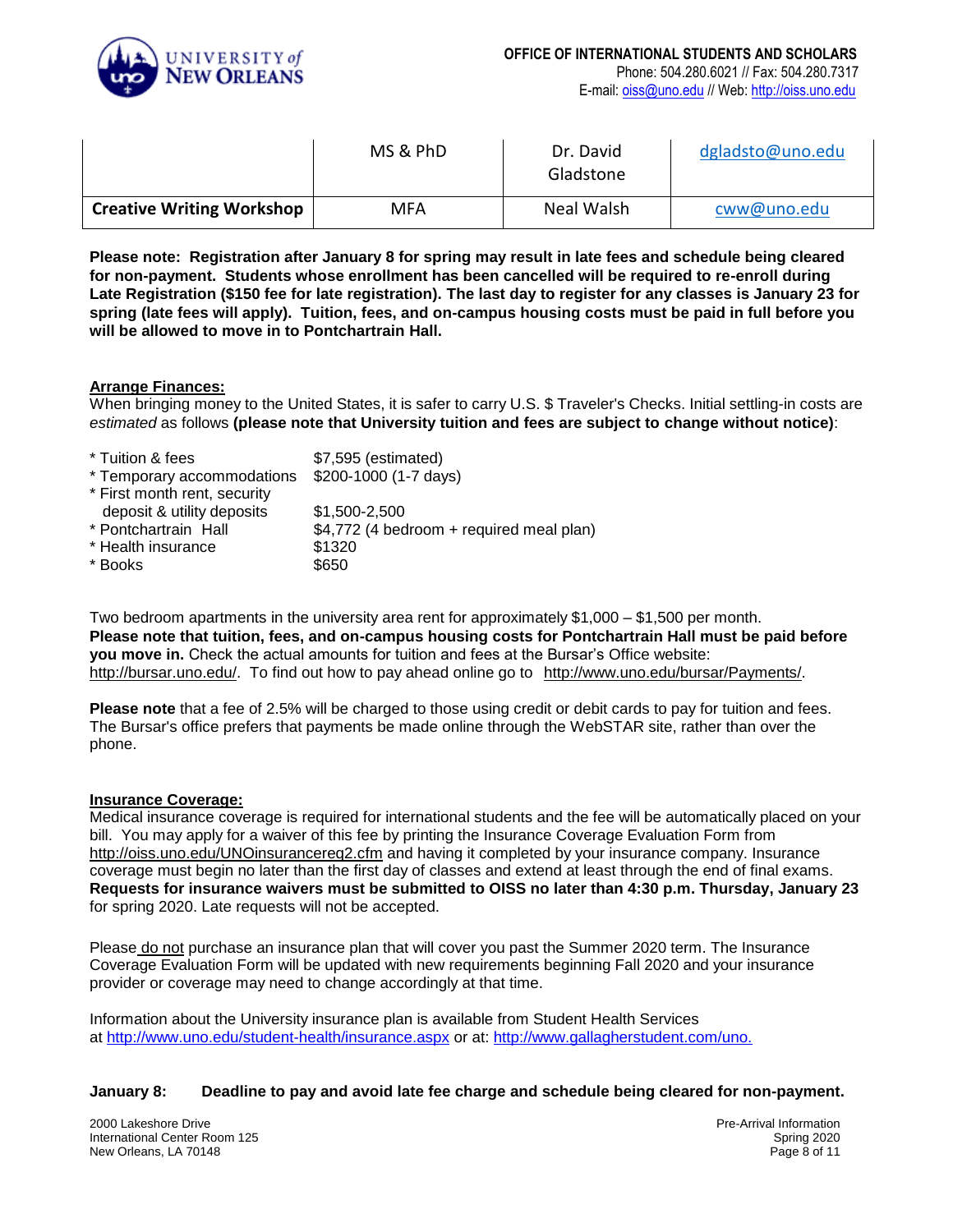

**Students whose enrollment has been cancelled will be required to re-enroll during Late Registration (\$150 fee for late registration).**

**January 23: Final Deadline for payment of all tuition and fees**

**IMPORTANT NOTE: Few on-campus jobs or graduate assistantships are available. Do not plan on income from a campus job to supplement personal, family, or scholarship funds.**

## **WHAT TO EXPECT FROM IMMIGRATION AND CUSTOMS UPON YOUR ARRIVAL**

**Do not place the following documents in your checked baggage.** Carry them with you. If your baggage is lost or delayed, you will be unable to present the documents at the port of entry. As a result, you may not be able to enter the United States.

- 1. **Your passport, valid for at least six months into the future,** and
- 2. **Your I-20 or DS-2019 Form.** If you receive your documents from the Consular Officer in a sealed envelope, you should not open it! Instead, give the sealed envelope to the Customs and Border Protection (CBP) officer at the U.S. Port of Entry.

*In addition, it is strongly recommended that you also hand carry the following documentation:*

- 1. Evidence of financial resources;
- 2. Evidence of student/exchange visitor status, such as UNO's acceptance letter
- 3. Paper receipt for the SEVIS fee, and
- 4. Name and contact information for the Office of International Students and Scholars, including a 24-hour emergency contact number at our school. (**UNO Police: 504-280-6666)**

**If Arriving By Air:** Flight attendants will distribute a Customs Declaration Form (CF-6059B). This must be completed prior to landing. This form can be now also be filled out prior to or during your travel and be filled out by typing (instead of hand written) and then printed and taken with you as your official Customs Declaration. For more information please visit: [https://www.cbp.gov/document/forms/form-6059b-customs-declaration-english](https://www.cbp.gov/document/forms/form-6059b-customs-declaration-english-fillable)[fillable.](https://www.cbp.gov/document/forms/form-6059b-customs-declaration-english-fillable)

**If Arriving By Land or Sea:** The CBP Officer at the port of entry will provide the necessary Customs Declaration Form (CF-6059B) to be filled out upon your arrival. This form can be now also be filled out prior to or during your travel and be filled out by typing (instead of hand written) and then printed and taken with you as your official Customs Declaration. For more information please visit: [https://www.cbp.gov/document/forms/form-6059b](https://www.cbp.gov/document/forms/form-6059b-customs-declaration-english-fillable)[customs-declaration-english-fillable.](https://www.cbp.gov/document/forms/form-6059b-customs-declaration-english-fillable)

Proceed to the terminal area for arriving passengers. Have the following documents available for presentation: your passport; SEVIS Form I-20/DS-2019; and Customs Declaration Form (CF-6059B).

All visitors entering the United States must state their reason for wishing to enter the country. You will also be asked to provide information about your final destination. **It is important that you tell the CBP Officer that you will be a student at the University of New Orleans, 2000 Lakeshore Drive, New Orleans, LA 70148.**

Once your inspection is successfully completed, the inspecting officer will:

**Stamp your passport duration of status ("D/S") for F and J visa holders**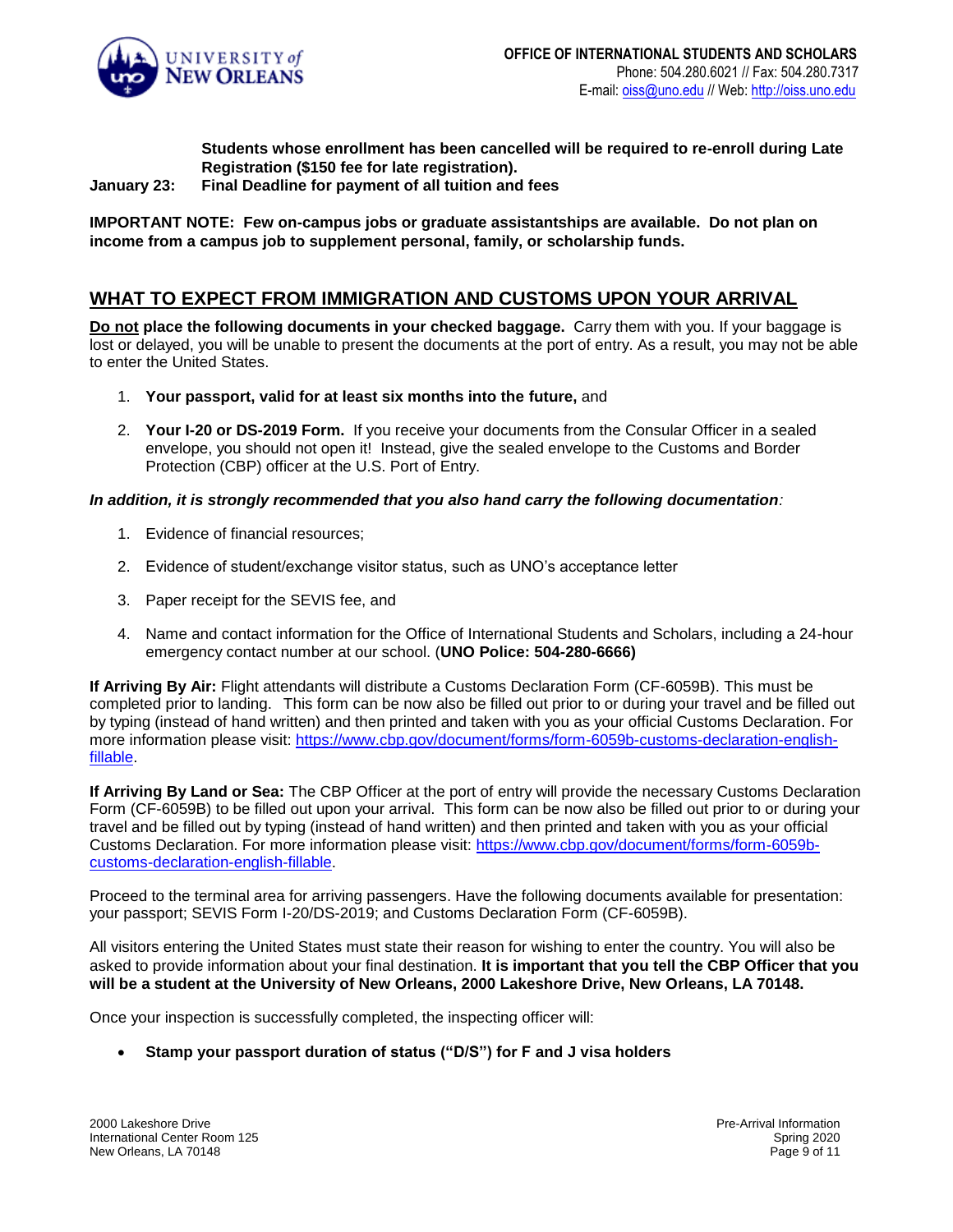

 **Provide you with instructions on how to retrieve your I-94 (arrival/departure record) electronically**. This information is also available when you check in at OISS or online at: <https://i94.cbp.dhs.gov/I94/#/home#section>

Make sure that you have your I-20 or DS-2019 and passport when you depart the inspection area. These are all very important documents.

**At the airport:** On November 6, 2019, a new terminal at Louis Armstrong New Orleans International Airport officially opened to the public. The new terminal offers several convenient and affordable ground transportation options such as shuttles, taxis, uber, lyft, car rentals etc. at different costs. For more information about these services, please visit the website: [https://flymsy.com/ground-transportation/.](https://flymsy.com/ground-transportation/) Shuttle Service is available for transportation to UNO's University Center or to local hotels and hostels for \$24. For more information, visit the website at [www.airportshuttleneworleans.com.](http://www.airportshuttleneworleans.com/) Please note, shuttles are available on a continuous basis with vehicles departing approximately every 30 minutes. Having an advance reservation will ensure your timely departure to or from the Airport. If you get into difficulty, please call OISS at 504-280-6021 during office hours (8:00 a.m. - 4:30 p.m. Monday-Friday). After 4:30 p.m., you may call the UNO Campus Police at 504-280-6666.

### **SETTLING IN**

**Checking in: Upon your arrival to UNO, immigration regulations require you to check in at the Office of International Students and Scholars in the International Center Room 125**. **You will also sign up for a required Welcome Session.**

Mandatory Check-In Hours:

Spring

- 
- 

 Thursday, January 2 – Friday, January 3 10:00 a.m.-12:00 p.m. and 2:00 p.m. - 4:00 p.m. Monday, January 6 – Thursday, January 9  $\qquad \qquad 9:00$  a.m.-12:00 p.m. and 2:00 p.m.-4:00 p.m.

During check-in, OISS staff will inspect and photocopy your immigration documents and print a copy of your I-94 (arrival/departure record). A printed copy of your I-94 arrival/departure record can also be obtained at: [https://i94.cbp.dhs.gov/I94/#/home.](https://i94.cbp.dhs.gov/I94/#/home)

Information about academic registration, housing, banking and other concerns will be provided at the Welcome Session**.** Please bring the following items:

- $\checkmark$  Passport
- $\checkmark$  Form I-20 or DS-2019
- $\checkmark$  Insurance Coverage Evaluation Form completed by your medical insurance company (if you have a policy) or be prepared to purchase a UNO policy--approximately \$1,700 per year.
- $\checkmark$  Name and address of someone in the U.S. and/or someone in your home country to notify in case of an emergency.

**Immunization Records:** You must bring immunization records with you to give the UNO Student Health Service. Check the Student Health Services website for more information: [http://new.uno.edu/campus](http://new.uno.edu/campus-health/immunization-information)[health/immunization-information](http://new.uno.edu/campus-health/immunization-information)

**Employment: Do not begin any on-campus employment (including assistantships) until you have completed the work eligibility form at OISS.**

2000 Lakeshore Drive International Center Room 125 New Orleans, LA 70148